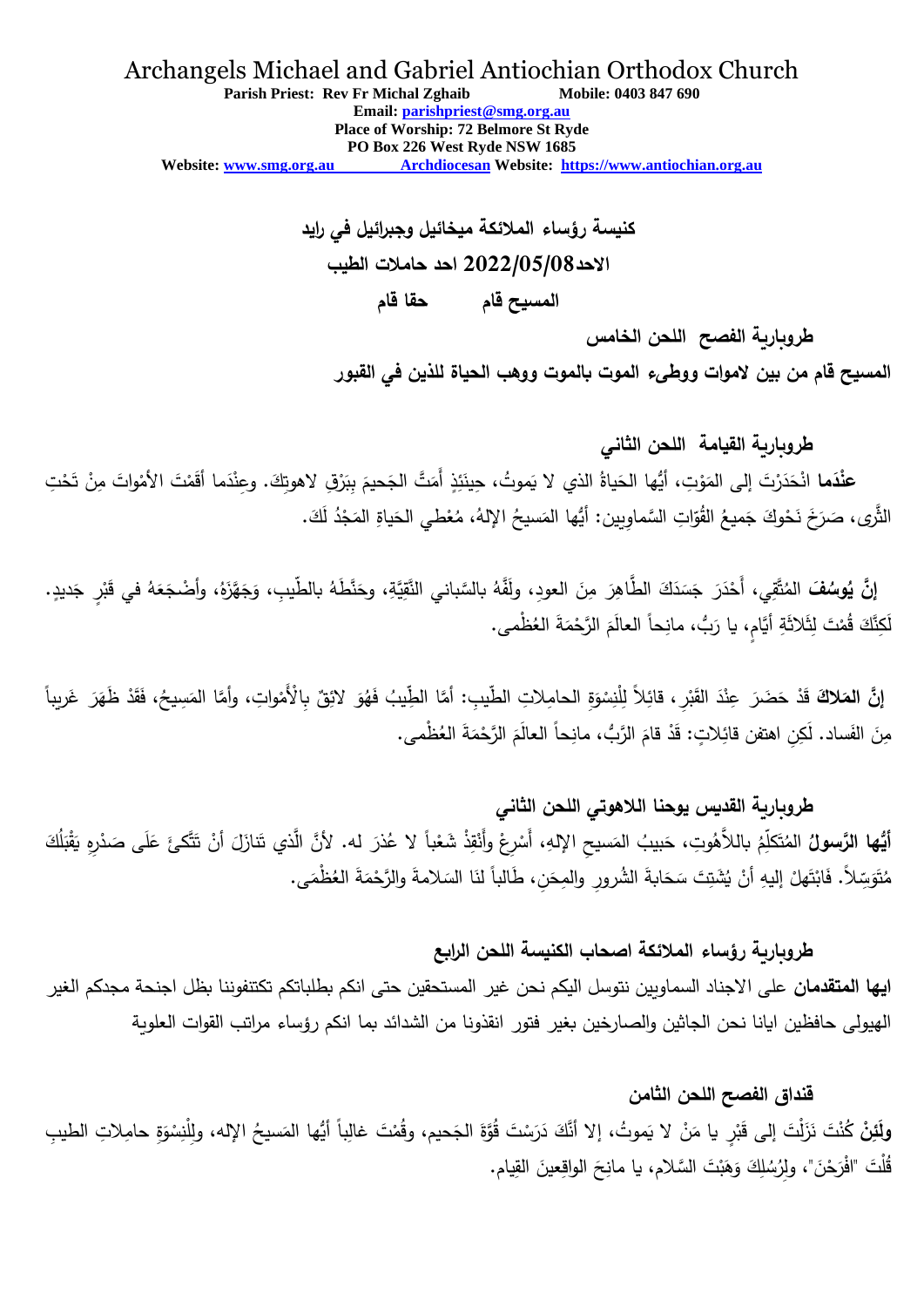## **الرسالة**

ا**لبروكيمنن** *إلى كُلِّ الأرْضِ خَرَجَ صَوْتُهُ.* الِي كُلِّ الأَرْضِ خَرَجَ صَوْتُهُ. السَماواتُ تُذيعُ مَجْدَ الله. مَجْذَ السَماواتُ تُذيعُ

**َسو ِل األولى الجامعة ي ِس يوحَّنا الر ّ د القِ ْن رسالةِ مِ ٌ ْصل َف .**

اَلَّذِي كَانَ مِنَ الْبَدْءِ، الَّذِي سَمِعْنَاهُ، الَّذِي رَأَيْنَاهُ بِعُيُونِنَا، الَّذِي شَاهَدْنَاهُ، وَلَمَسَتْهُ أَيْدِينَا، مِنْ جِهَةِ كَلِمَةِ الْحَيَاةِ.<br>اللَّذِي كَانَ مِنَ الْبَدْءِ، الَّذِي سَمِعْنَاهُ، الَّ َ َ **ــ** <u>ٰ</u> َ ْ ـد<br>ا  $\ddot{\phantom{0}}$  $\overline{a}$ ٔ. َ َ َ  $\epsilon$ .<br>-َ ْ َ ً<br>ً َ َ .<br>-<br>-ى<br>ئا فَإِنَّ الْحَيَاةَ أُظْهِرَتْ، وَقَدْ رَأَيْنَا وَنَشْهَدُ وَنُخْبِرُكُمْ بِالْحَيَاةِ الأَبَدِيَّةِ الَّتِي كَانَتْ عِنْدَ الآبِ وَأُظْهِرَتْ لَذَا. الَّذِي رَأَيْنَاهُ .<br>ا <u>ا</u><br>ا َ َ .<br>ا َ ْ <u>ُ</u>  $\triangleleft$ َ َ **ٔ** <u>ا</u> َ ا<br>ا ْ .<br>م َ َ وَسَمِعْنَاهُ نُخْبِرُكُمْ بِهِ، لِكَيْ يَكُونَ لَكُمْ أَيْضًا شَرِكَةٌ مَعَنَا. وَأَمَّا شَرِكَتُنَا نَحْنُ فَهِيَ مَعَ الآبِ وَمَعَ ابْنِهِ يَسُوعَ الْمَسِيحِ. **ٔ** ْ  $\zeta$ َ َ  $\zeta$ َ .<br>. َ َ َ َ َ َ َ ْ ا<br>ا ا<br>ا .<br>. ْ َ َ وَنَكْتُبُ إِلَيْكُمْ هذَا لِكَيْ يَكُونَ فَرَحُكُمْ كَامِلاً. وَهذَا هُوَ الْخَبَرُ الَّذِي سَمِعْنَاهُ مِنْهُ وَنُخْبِرُكُمْ بِهِ: إِنَّ اللهَ نُورٌ وَلَيْسَ َ ْ .<br>ا .<br>ا .<br>. ْ **ٔ** اب<br>ا ْ َ ۱. َ َ َ َ َ ْ َ فِيهِ ظُلْمَةٌ الْبَتَّةَ. إِنْ قُلْنَا: إِنَّ لَنَا شَرِكَةً مَعَهُ وَسَلَكْنَا فِي الظُلْمَةِ، نَكْذِبُ وَلَسْنَا نَعْمَلُ الْحَقَّ. وَلَكِنْ إِنْ سَلَكْنَا فِي َ ْ ا<br>ا ْ َ َ َ َ َ َ َ َ َ .<br>-َ ا<br>ا ً<br>ب <u>ّ</u> َ َ النُّورِ كَمَا هُوَ فِي النُّورِ ، فَلَنَا شَرِكَةٌ بَعْضِنَا مَعَ بَعْضٍ، وَدَمُ يَسُوعَ الْمَسِيحِ ابْذِهِ يُطَهِّرُنَا مِنْ كُلِّ خَطِيَّةٍ. َ َ َ ْ َ َ َ <u>ُ</u> ْ ؘ<br>أ  $\zeta$ َ َ **ٔ :** 

# **االنجيل**

#### فصلٌ شريفٌ مِنْ بِشارَةِ القدّيسِ مَرْقُسَ الإنجيليِّ البَشيرِ والتلميذِ الطاهِر (16:8–15:43) **ْ َ َ**

ف**ي ذلكَ** الزمانِ، جاءَ يوسُفُ الذي مِنَ الرّامةِ، مُشيرٌ تَقِيٍّ، وكانَ هوَ أيضاً مُنْتَظِراً مَلَكوتَ اللهِ. فَاجْتَرَأَ ودَخَلَ<br>. **ٔ** ْ َ <u>َ</u> َ على بيلاطُسَ وطَلَبَ جَسَدَ يسوع\* فاسْتَغْرَبَ بيلاطُسُ أنَّهُ قَدْ ماتَ هَكَذا سَريعاً. واسْتَدْعى قائِدَ المِئَةِ وسَأَلَهُ هَلْ .<br>ا ـد<br>ا ْ **ٔ** ْ لَهُ زَمانٌ قدْ ماتَ \* ولمَّا عَرَفَ مِنَ القائِدِ، وَهَبَ الجَسَدَ لِيوسُفَ\* فَاشْتَرى كَتَّاناً، وأَنْزَلَهُ، ولَفَّهُ في الكَتَّانِ، وَوَضَعَهُ َ .<br>أ ا<br>ا **ـ** َ .<br>ا في قَبْرٍ كانَ مَنْحوتاً في صَخْرَةٍ، ودَحْرَجَ حَجراً على بابِ القَبرِ . \* وكانَتْ مَرْيَمُ المَجْدَلِيَّةُ ومريمُ أمُّ يوسَّى تَنْظُرانِ **ا** .<br>ا **ٔ** َ ۔<br>ا .<br>ا َ .<br>م <u>ٰ</u> َ َ ِّبَّ<br>ا ֡֡<u>֡</u> أينَ وُضِعَ\* ولمّا انْقَضِى السَّبْتُ، اشْتَرَتْ مريمُ المَجْدَلِيَّةُ ومريمُ أمُّ يَعْقوبَ وسالومَةُ حَنوطاً لِيَأْتينَ ويَدْهَنَّهُ\* ــا<br>أ ٔ, َ َ **:** ْ ׇ֦֓֡֓֕<u>֖</u> َ **ٔ** َ <u>َ</u> ى<br>ئ وبَكَّرْنَ جِدَّاً في أَوَّلِ الأُسْبوعِ وأَتَيْنَ القَبْرَ وقَدْ طَلَعَتِ الشَّمْسُ\* وكُنَّ يَقُلْنَ فيما بَيْنَهُنَّ "مَنْ يُدحرجُ لنا الحَجَرَ عَنْ .<br>-َ **ٔ** . ِّبُّ <u>َبِ</u> َ ْ **ـ** ِ<br>ک <u>َ</u>  $\frac{1}{2}$ ْ **ٔ ٔ** .<br>ا بابِ القَبْرِ ؟"\* فَتَطَلَّعْنَ، فَرَأَيْنَ الحَجَرَ قَدْ دُحْرِجَ، لأَنَّهُ كانَ عَظيماً جداً.\* فلمَّا دَخَلْنَ القَبْرَ، رَأَيْنَ شابّاً جالِساً  $\zeta$ <u>ٔ</u> .<br>-<br>-.<br>ا **∶** :<br>ا <u>ٰ</u> .<br>ا ا<br>با .<br>م .<br>ا .<br>م .<br>ا <u>ا</u> عَنِ اليَمينِ، لابِساً خُلَّةً بَيْضاءَ، فانْذَهَلْنَ. \* فَقالَ لَهُنَّ: "لا تَنْذَهِلنَ. أنتنَّ تَطْلُبْنَ يسوعَ الناصِرِيَّ المَصْلوبَ. قَدْ <sup>ع</sup> <u>َ</u> ا<br>ا <u>َ</u> اً<br>ا  $\overline{\phantom{0}}$ .<br>ا <sup>کا</sup> َ ا<br>ا .<br>-<br>-**ٔ** قامَ، لَيْسَ هوَ هَهُنا. هُوَذا المَوْضِعُ الذي وَضَعُوهُ فيهِ. \* فَاذْهَبْنَ وقُلْنَ لِتَلاميذِهِ ولِبُطْرُسَ إنَّهُ يَسْبِقِكُمْ إلى الجَليل، ى<br>ا َ <u>ٔ</u> َ َ َ َ ْ ْ ْ هُناكَ تَرَوْنَهُ كَما قالَ لَكُمْ."\* فَخَرَجْنَ سَريِعاً وفَرَرنَ مِنَ القَبرِ وقَدْ أَخَذَتْهُنَّ الرِّعْدَةُ والدَهَش. ولَمْ يَقُلْنَ لِأَحَدٍ شَيْئاً ْ .<br>-<br>-.<br>م <u>َ</u> **ـ** ـد<br>ا ْ  $\zeta$ <u>ٔ</u> ْ لأَنَّهُنَّ كُنَّ خائِفاتٍ.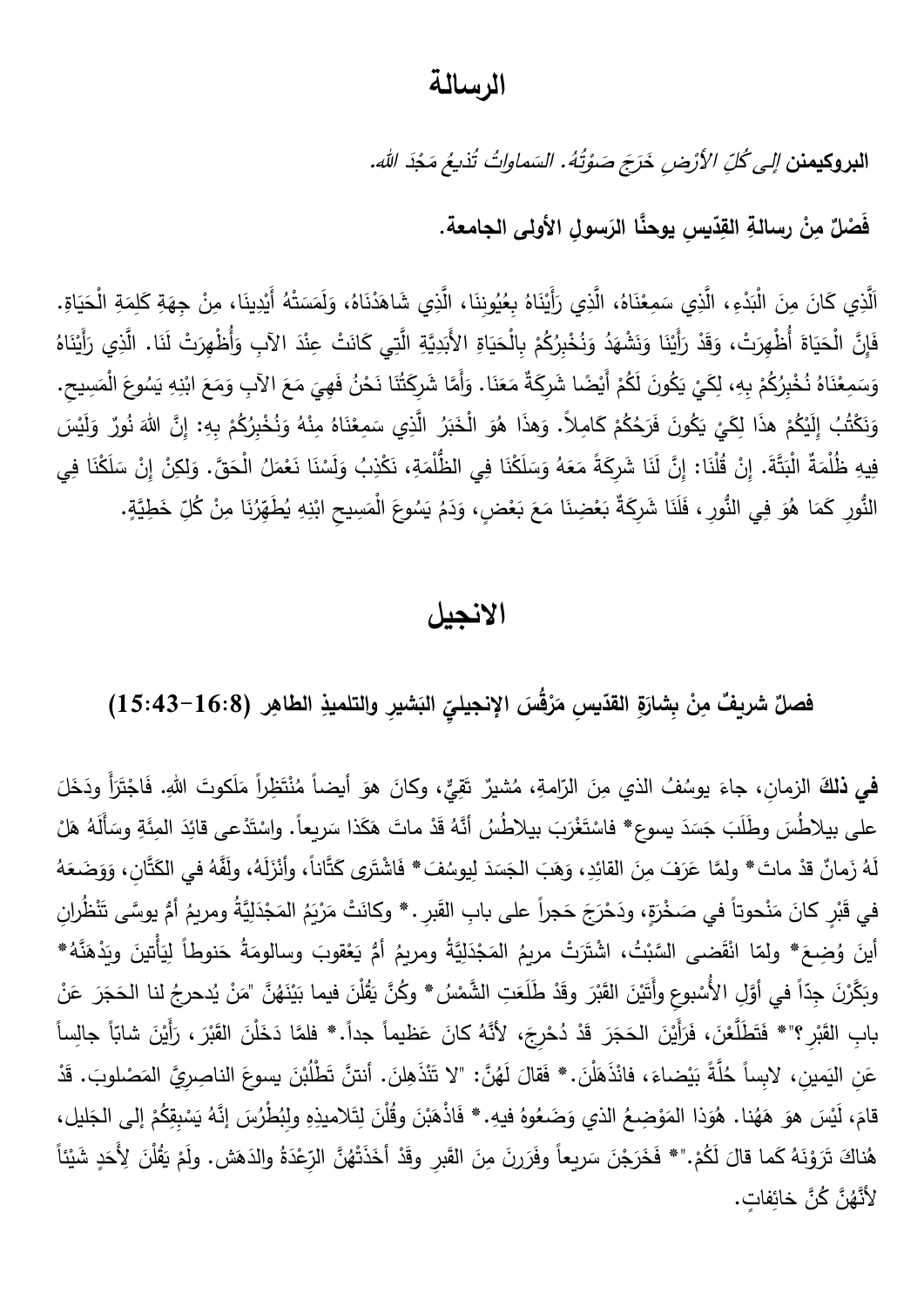#### **Sunday, May 08, 2022; Tone 2 / Eothinon 4 Third Sunday of Pascha: Sunday of Myrrh-Bearing Women, Joseph of Arimathea & Righteous Nicodemus Apostle and Evangelist John the Theologian; Venerable Arsenios the Great**

## **Christ is risen Truly He is risen**

### **Troparion of the Resurrection**

**Christ** is risen from the dead, trampling down death by death; and upon those in the tombs, bestowing life!

### **Troparion of the Resurrection, in the Second Tone**

 **When** You O immortal life went down to death You did destroy death by the splendor of Your divinity and when You did raise the dead from the underworld all the powers of heaven cried aloud unto: You O Christ our God, giver of life, glory to You.

 **The** noble Joseph, when he had taken your most pure body, from the tree, wrapped it in fine linen with spices and laid it for burial in a new tomb. But on the third day, You arose, O Lord, granting great mercy to the world.

 **The angel** came and stood by the grave and said to the myrrh-bearing women; Myrrh-oils are fitting for the dead, but Christ has proved to be a stranger to corruption. So, cry out; The Lord is risen, granting great mercy to the world.

## **Troparion of St John the Theologian tone 2**

**O Apostle** John, beloved of Christ our God, hasten to deliver a defenseless people. He that allowed you to recline on His breast received you bowing in intercession. Implore Him, O Theologian, to dispel the persistent cloud of the heathen, and ask for us His peace and Great Mercy.

#### **Troparion of the Archangels tone 4**

**Commanders** of the heavenly hosts, we who are unworthy beseech you; by your prayers encompass us under the wings of your incorporeal glory, and faithfully preserve us who fall down and cry out to you; deliver us from all harm, for you are the commanders of the powers on high.

#### **Kontakion for Pascha, in the Eighth Tone**

**Even** though You descended into grave, O Immortal One, You overthrew the power of Hades, Christ our God and rose victorious. You greeted the Myrrh bearers, gave peace to Your Apostles, and granted resurrection to the fallen.